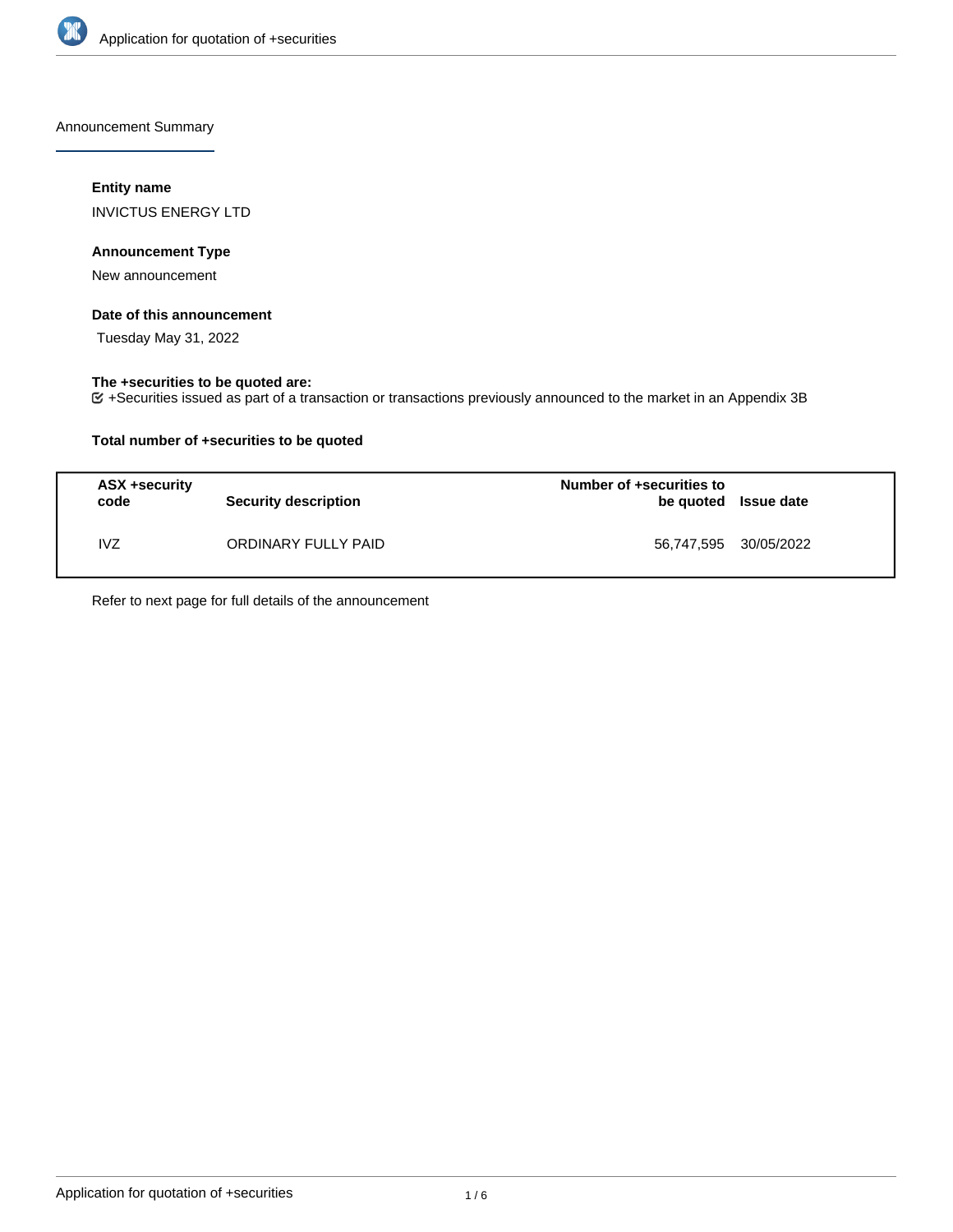

Part 1 - Entity and announcement details

# **1.1 Name of entity**

INVICTUS ENERGY LTD

We (the entity named above) apply for +quotation of the following +securities and agree to the matters set out in Appendix 2A of the ASX Listing Rules.

**1.2 Registered number type** ABN

**Registration number** 21150956773

**1.3 ASX issuer code** IVZ

**1.4 The announcement is**

New announcement

### **1.5 Date of this announcement**

31/5/2022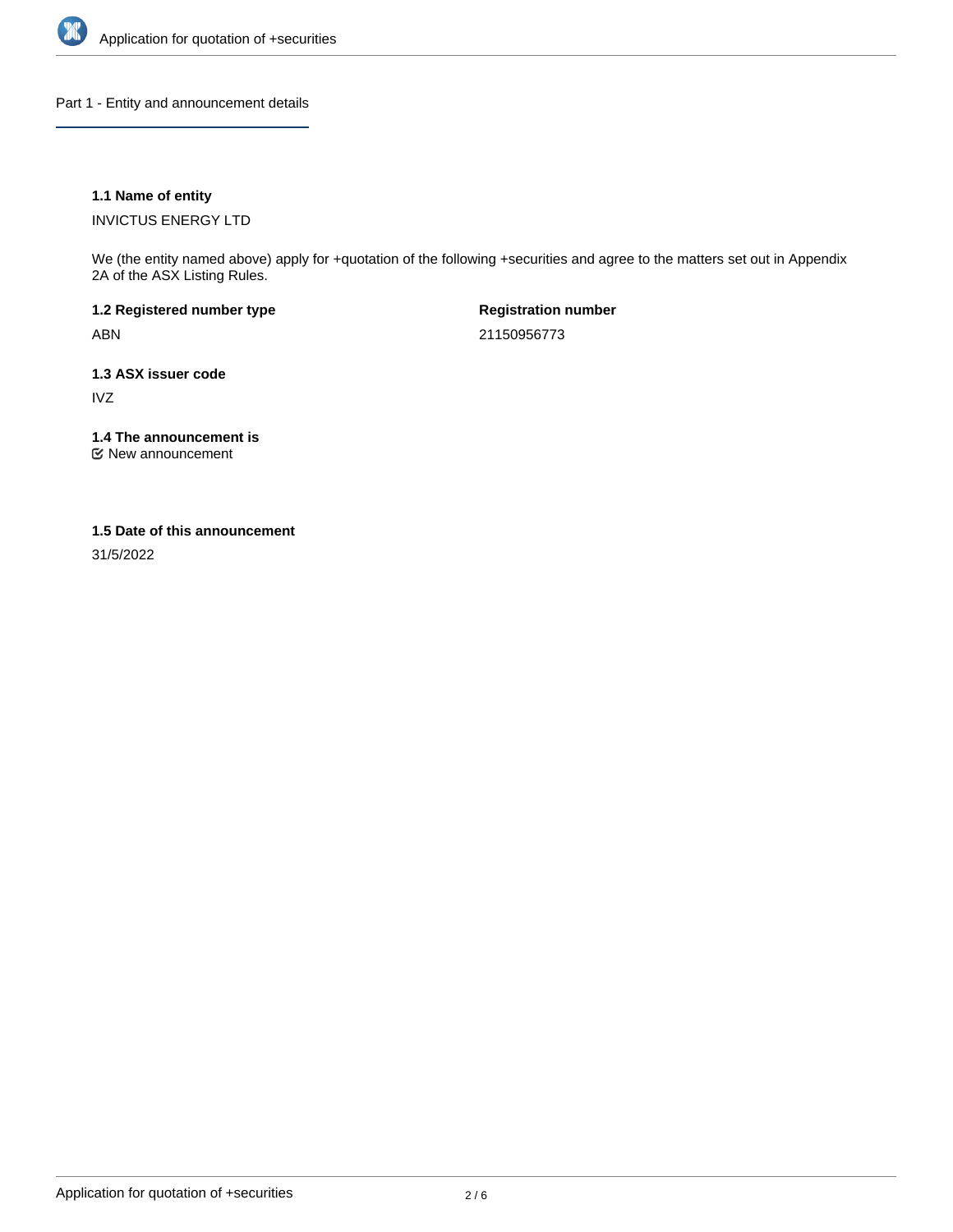

# Part 2 - Type of Issue

#### **2.1 The +securities to be quoted are:**

+Securities issued as part of a transaction or transactions previously announced to the market in an Appendix 3B

#### **Previous Appendix 3B details:**

| <b>Announcement Date and</b><br>Time | <b>Announcement Title</b>                                                      | Selected Appendix 3B to submit quotation<br>reauest |
|--------------------------------------|--------------------------------------------------------------------------------|-----------------------------------------------------|
| 23-May-2022 10:15                    | New - Proposed issue of securities - IVZ $ A$ placement or other type of issue |                                                     |

**2.3a.2 Are there any further issues of +securities yet to take place to complete the transaction(s) referred to in the Appendix 3B?** Yes

# **2.3a.3 Please provide details of the further issues of +securities yet to take place to complete the transaction(s) referred to in the Appendix 3B**

3,278,570 shares and 30,013,083 options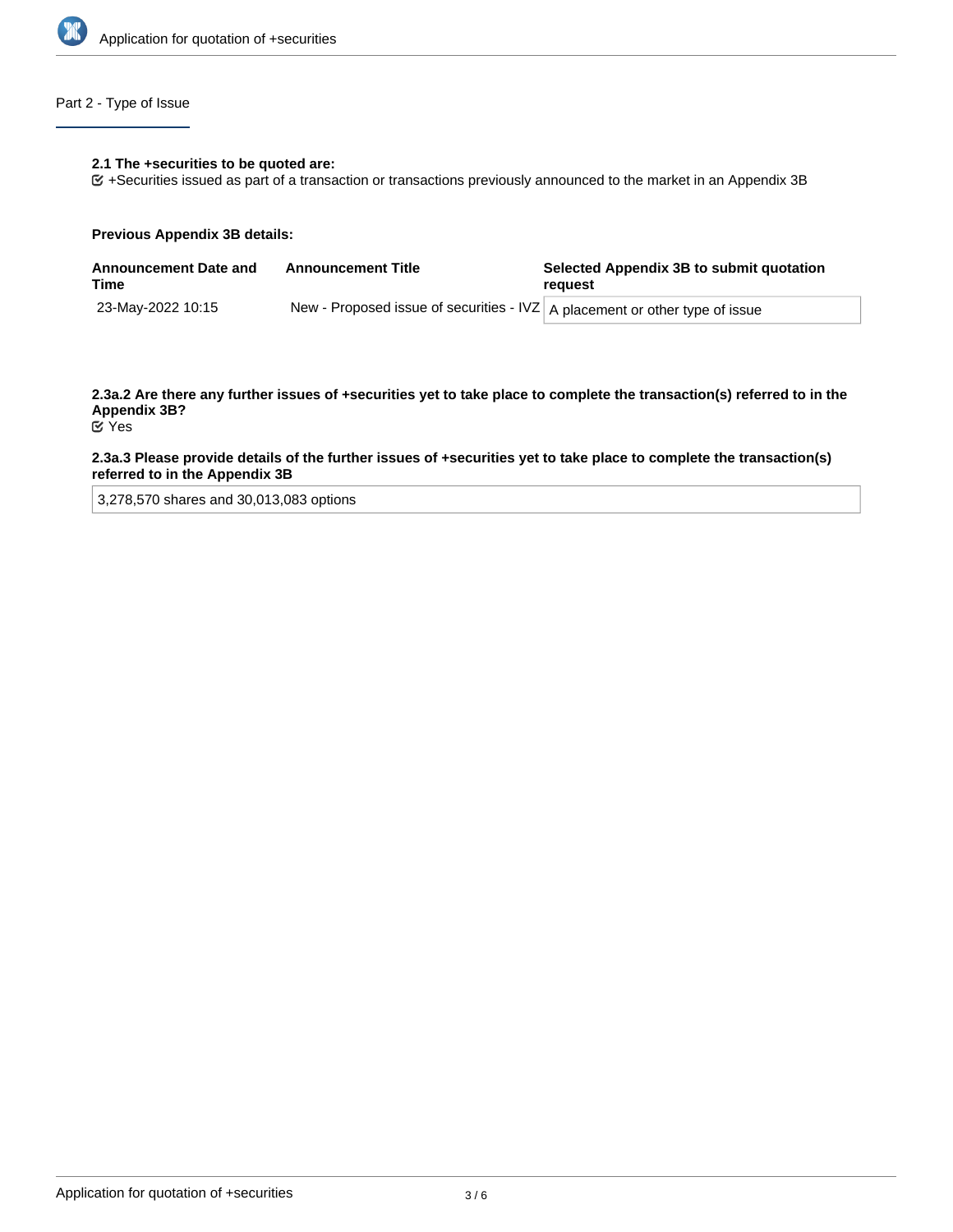

Part 3A - number and type of +securities to be quoted where issue has previously been notified to ASX in an Appendix 3B

### Placement Details

**ASX +security code and description**

IVZ : ORDINARY FULLY PAID

**Issue date**

30/5/2022

Distribution Schedule

**Provide a distribution schedule for the new +securities according to the categories set out in the left hand column including the number of recipients and the total percentage of the new +securities held by the recipients in each category.**

| Number of +securities held | <b>Number of holders</b> | Total percentage of +securities held<br>For example, to enter a value of 50%<br>please input as 50.00 |
|----------------------------|--------------------------|-------------------------------------------------------------------------------------------------------|
| $1 - 1,000$                |                          | %                                                                                                     |
| $1,001 - 5,000$            |                          | $\%$                                                                                                  |
| $5,001 - 10,000$           |                          | %                                                                                                     |
| 10,001 - 100,000           |                          | $\%$                                                                                                  |
| 100,001 and over           |                          | $\%$                                                                                                  |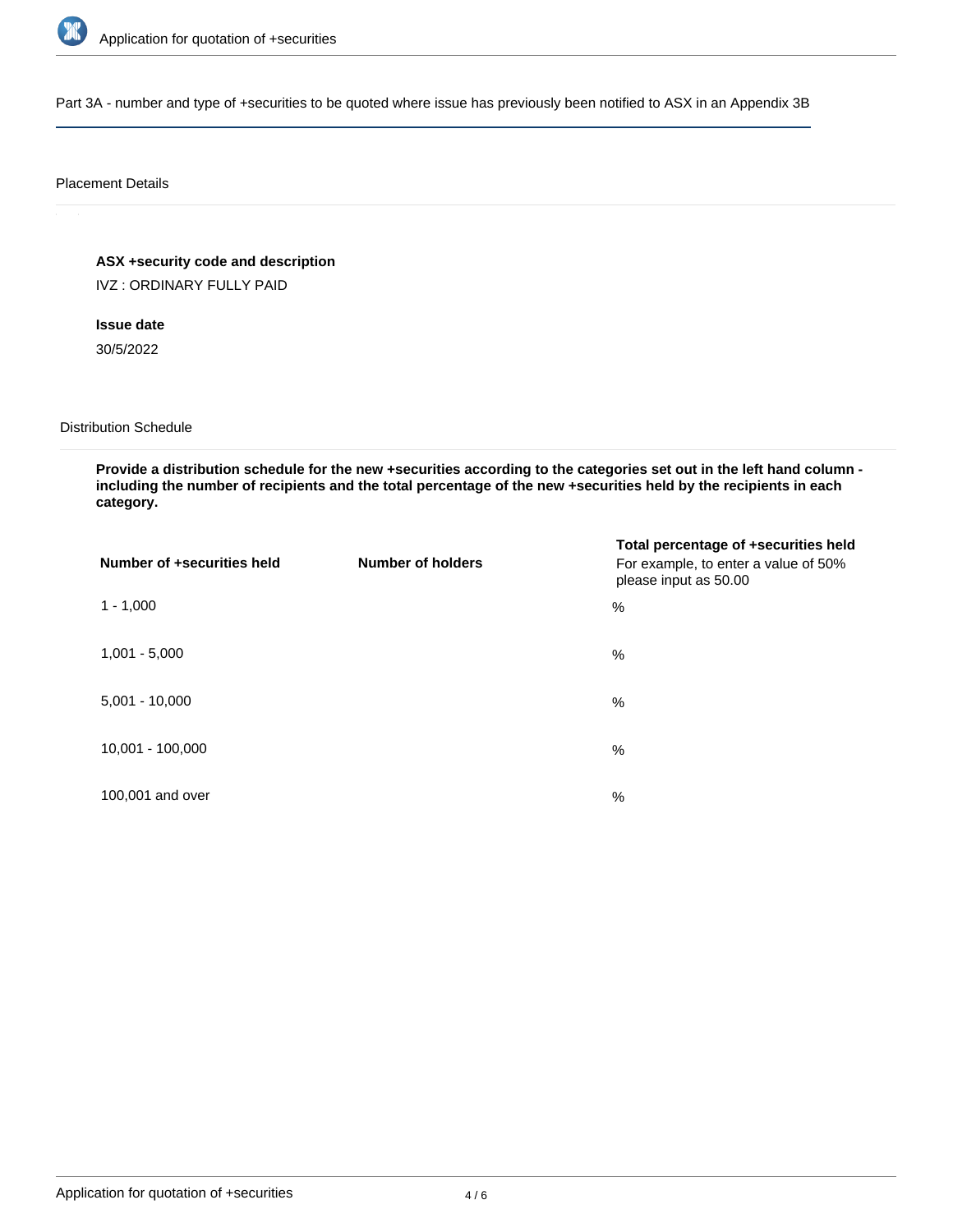

Issue details

| Number of +securities to be quoted<br>56,747,595                                      |                                        |  |  |  |
|---------------------------------------------------------------------------------------|----------------------------------------|--|--|--|
| Are the +securities being issued for a cash consideration?<br>$\mathfrak C$ Yes       |                                        |  |  |  |
| In what currency is the cash consideration being paid?                                | What is the issue price per +security? |  |  |  |
| AUD - Australian Dollar                                                               | AUD 0.20000000                         |  |  |  |
| Any other information the entity wishes to provide about the +securities to be quoted |                                        |  |  |  |
| Placement per announcement to ASX on 23 May 2022                                      |                                        |  |  |  |